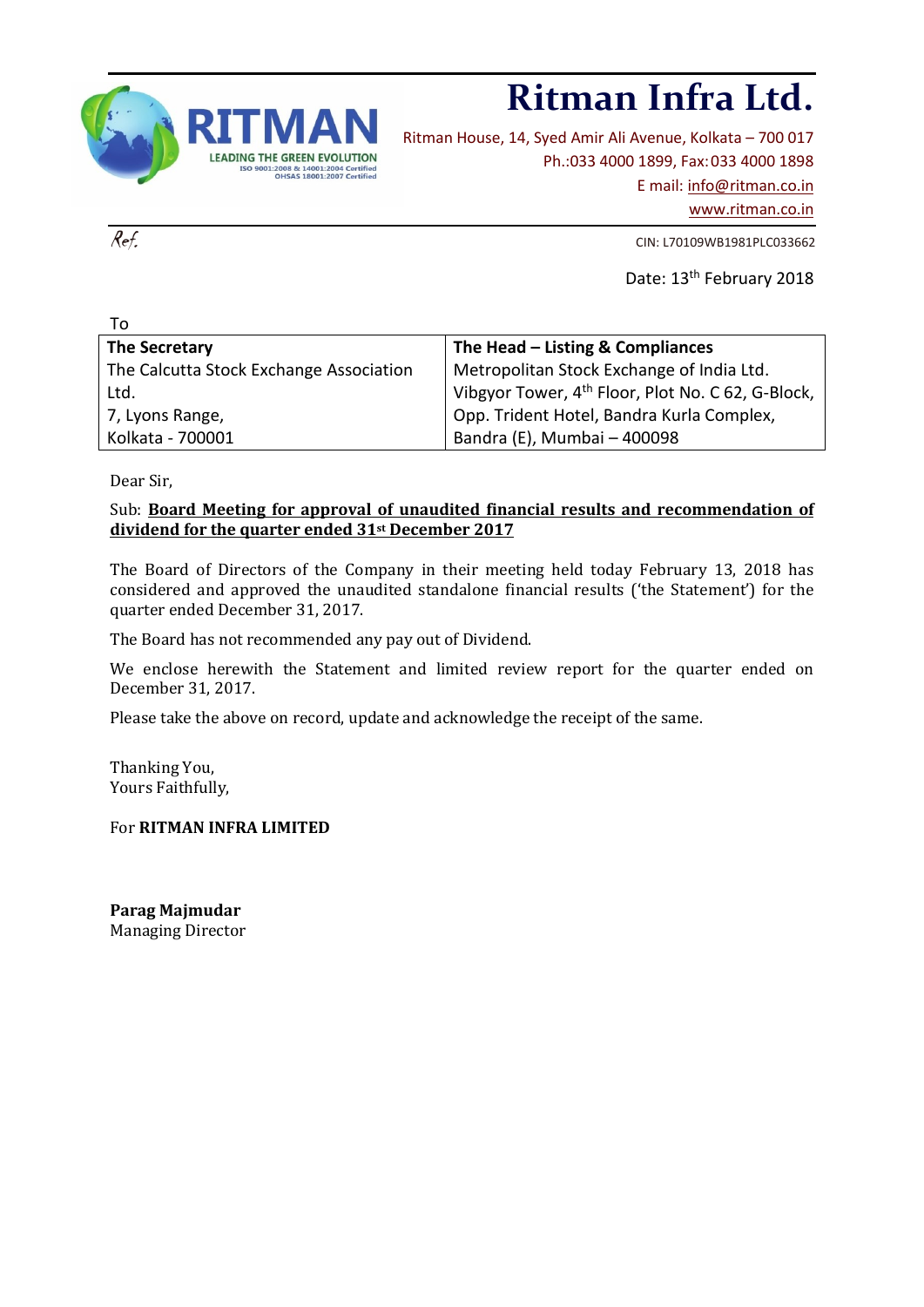#### **RITMAN INFRA LIMITED** REGD. OFFICE RITMAN HOUSE, 14 SYED AMIR ALI AVENUE, KOLKATA - 700017 CIN: L70109WB1981PLC033662 Ph: 033 4000 1899, Email: info@ritman.co.in

| Statement of Unaudited Results for the quarter ended December 31, 2017<br>In₹ |                                                           |                  |                  |                  |                           |                  |                   |  |  |
|-------------------------------------------------------------------------------|-----------------------------------------------------------|------------------|------------------|------------------|---------------------------|------------------|-------------------|--|--|
|                                                                               | <b>PARTICULARS</b>                                        | Quarter ended    |                  |                  | Year to date (Cumulative) |                  | <b>Year ended</b> |  |  |
|                                                                               |                                                           | 31.12.2017       | 30.09.2017       | 31.12.2016       | 31.12.2017                | 31.12.2016       | 31.03.2017        |  |  |
|                                                                               |                                                           | (Unaudited)      | (Audited)        | (Unaudited)      | (Unaudited)               | (Unaudited)      | (Audited)         |  |  |
|                                                                               |                                                           |                  |                  |                  |                           |                  |                   |  |  |
| $\mathbf{1}$                                                                  | Revenue from Operations                                   | 917901.00        | 3605400.00       | 26800.00         | 5902921.00                | 1202850.00       | 10601400.00       |  |  |
| $\sqrt{2}$                                                                    | Other Income (net)                                        | 166838.00        | 91720.00         | 93278.06         | 330303.00                 | 438047.03        | 512829.03         |  |  |
| 3                                                                             | Total Income (1+2)                                        | 1084739.00       | 3697120.00       | 120078.06        | 6233224.00                | 1640897.03       | 11114229.03       |  |  |
| $\overline{4}$                                                                | <b>Expenses</b>                                           |                  |                  |                  |                           |                  |                   |  |  |
|                                                                               | (a) Cost of land and other developemental expenses        | 367805.00        | 4751982.00       | 4190958.00       | 5612552.00                | 6989123.00       | 9726124.00        |  |  |
|                                                                               |                                                           |                  |                  |                  |                           |                  |                   |  |  |
|                                                                               | (b) Purchase of stock in trade                            | 60750.00         | (97801.00)       | 59713.00         | 405387.00                 | 1103695.00       | 1790738.00        |  |  |
|                                                                               | (c) Stock converted into investments                      |                  |                  |                  |                           |                  | (33689784.00)     |  |  |
|                                                                               | (d) Changes in inventories: Stock in trade and work in    | 150000.00        | (3687927.29)     | (4250671.00)     | (4062057.45)              | (7341313.46)     | 22832434.72       |  |  |
|                                                                               | progress                                                  |                  |                  |                  |                           |                  |                   |  |  |
|                                                                               | (e) Employee benefit expenses                             | 333000.00        | 453494.00        | 222000.00        | 1080794.00                | 1531277.00       | 2109275.00        |  |  |
|                                                                               | (f) Depreciation and amortization expense                 | 304836.00        | 380920.00        | 426804.00        | 886174.00                 | 1263599.00       | 1694993.00        |  |  |
|                                                                               | (g) Finance costs                                         | 193677.05        | 146066.38        | 129546.49        | 482477.42                 | 350677.54        | 484092.51         |  |  |
|                                                                               | (h) Other expenses                                        | 1577012.78       | 1887485.03       | 1391482.84       | 5008113.15                | 3519317.01       | 6119036.36        |  |  |
|                                                                               | <b>Total Expenses</b>                                     | 2987080.83       | 3834219.12       | 2169833.33       | 9413440.12                | 7416375.09       | 11066909.59       |  |  |
| 5                                                                             | Profit / (Loss) from operations before exceptional        |                  |                  |                  |                           |                  |                   |  |  |
|                                                                               | items and tax (3-4)                                       | (1902341.83)     | (137099.12)      | (2049755.27)     | (3180216.12)              | (5775478.06)     | 47319.44          |  |  |
| 6                                                                             | <b>Exceptional</b> items                                  |                  |                  |                  |                           |                  |                   |  |  |
| $\overline{7}$                                                                | Profit / (Loss) before tax (5-6)                          | (1902341.83)     | (137099.12)      | (2049755.27)     | (3180216.12)              | (5775478.06)     | 47319.44          |  |  |
| 8                                                                             | <b>Tax Expenses</b>                                       |                  |                  |                  |                           |                  |                   |  |  |
|                                                                               | (a) Current taxes                                         |                  | (10107.00)       |                  | (10107.00)                |                  | 289807.00         |  |  |
|                                                                               | (b) Deferred taxes                                        |                  |                  |                  |                           |                  |                   |  |  |
| 9                                                                             | Net Profit / (Loss) for the period from continuing        | (1902341.83)     | (126992.12)      | (2049755.27)     | (3170109.12)              | (5775478.06)     | (242487.56)       |  |  |
|                                                                               | operations (7-8)                                          |                  |                  |                  |                           |                  |                   |  |  |
|                                                                               | 10 Profit/(loss) from discontinued operations             |                  |                  |                  |                           |                  |                   |  |  |
| 11                                                                            | Tax expenses of discontinued operations                   |                  |                  |                  |                           |                  |                   |  |  |
|                                                                               | 12 Profit/(loss) from Discontinued operations (after      |                  |                  |                  |                           |                  |                   |  |  |
|                                                                               | $\max(10-11)$                                             |                  |                  |                  |                           |                  |                   |  |  |
|                                                                               | 13 Profit/(loss) for the period (9+12)                    | (1902341.83)     | (126992.12)      | (2049755.27)     | (3170109.12)              | (5775478.06)     | (242487.56)       |  |  |
|                                                                               | 14 Other Comprehensive Income (net of tax                 |                  |                  |                  |                           |                  |                   |  |  |
|                                                                               | expenses)                                                 |                  | (126992.12)      |                  |                           |                  |                   |  |  |
|                                                                               | 15 Total Comprehensive Income for the period<br>$(13+14)$ | (1902341.83)     |                  | (2049755.27)     | (3170109.12)              | (5775478.06)     | (242487.56)       |  |  |
|                                                                               |                                                           |                  |                  |                  |                           |                  |                   |  |  |
|                                                                               | 12 Earning per share (Basic & Diluted)<br>$(710/- share)$ | (0.60)           | (0.04)           | (0.64)           | (0.99)                    | (1.81)           | (0.08)            |  |  |
|                                                                               |                                                           | (not annualised) | (not annualised) | (not annualised) | (not annualised)          | (not annualised) | (annualised)      |  |  |
|                                                                               |                                                           |                  |                  |                  |                           |                  |                   |  |  |

#### **Notes:**

1 The Board of directors at its meeting held on 13th February 2018 approved the above results and its release.

2 The comparative figures of the corresponding period in the previous periods are compiled after making necessary adjustments in accordance with Ind AS to the extent could be analysed and have not been subjected to limited review by the Statutory auditors of the company. The Management has exercised reasonable due diligence to ensure that the financial results provide a true and fair view of its affairs.

3 Previous period/year's figures have been recast/restated to conform to the classification of the current period/year.

For and on behalf of the Board of Directors **Ritman Infra Ltd.** Sd/- Place: Kolkata **Parag Majmudar**

Date: 13th February 2018